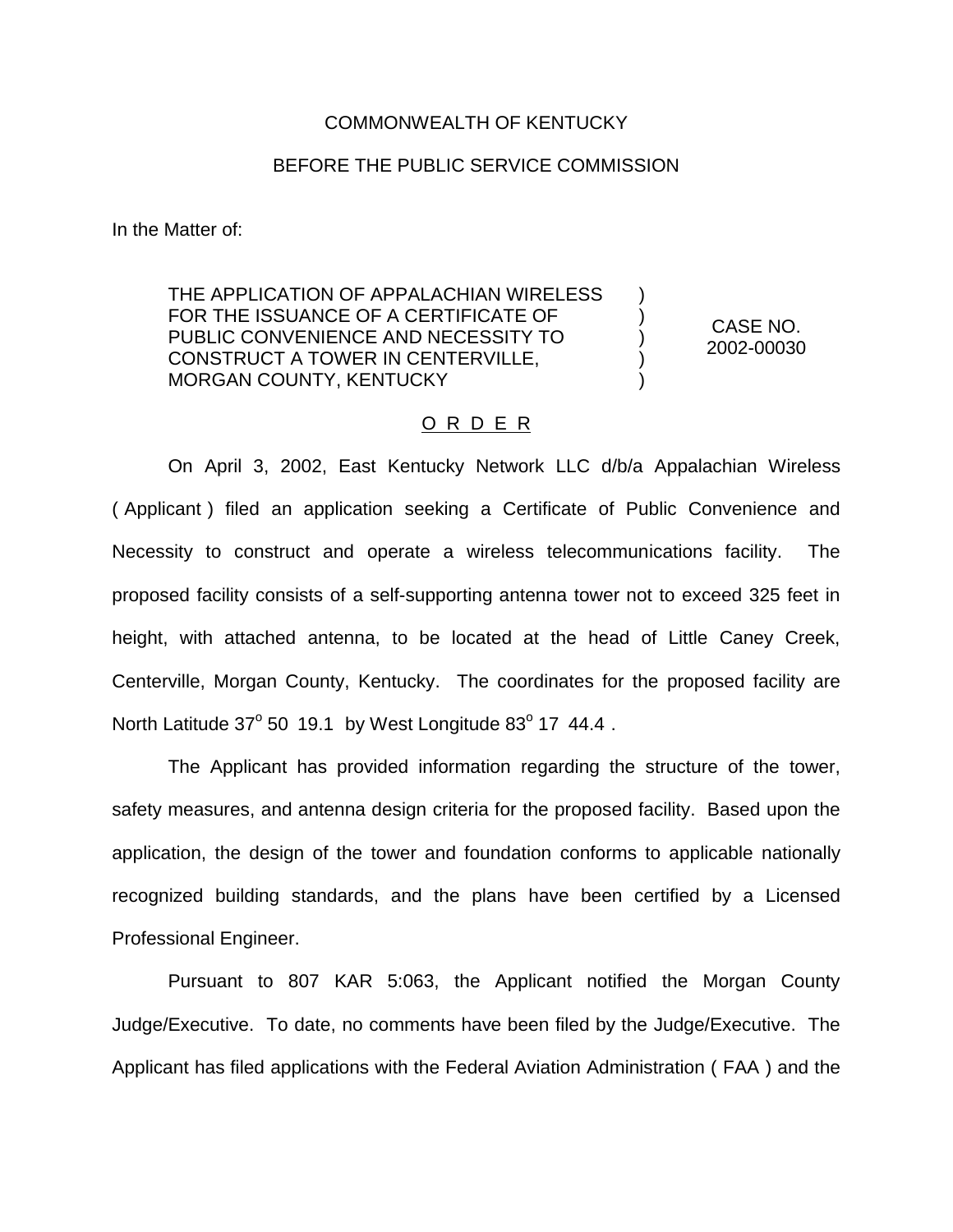Kentucky Airport Zoning Commission ( KAZC ) seeking approval for the construction and operation of the proposed facility. The KAZC has approved the proposed construction and the FAA determination is pending.

The Applicant has filed evidence of the appropriate notices provided pursuant to 807 KAR 5:063. The notices solicited any comments and informed the recipients of their right to request intervention. To date, no public comments have been filed with the Commission.

The Commission, having considered the evidence of record and being otherwise sufficiently advised, finds that the Applicant has demonstrated that a facility is necessary to provide adequate utility service and therefore a Certificate of Public Convenience and Necessity to construct the proposed facility should be granted.

Pursuant to KRS 278.280, the Commission is required to determine proper practices to be observed when it finds, upon complaint or on its own motion, that the facilities of any utility subject to its jurisdiction are unreasonable, unsafe, improper, or insufficient. To assist the Commission in its efforts to comply with this mandate, the Applicant should notify the Commission if it does not use this antenna tower to provide service in the manner set out in its application and this Order. Upon receipt of such notice, the Commission may, on its own motion, institute proceedings to consider the proper practices, including removal of the unused antenna tower, which should be observed by the Applicant.

## IT IS THEREFORE ORDERED that:

1. The Applicant is granted a Certificate of Public Convenience and Necessity to construct a wireless telecommunications facility. The proposed facility

-2-